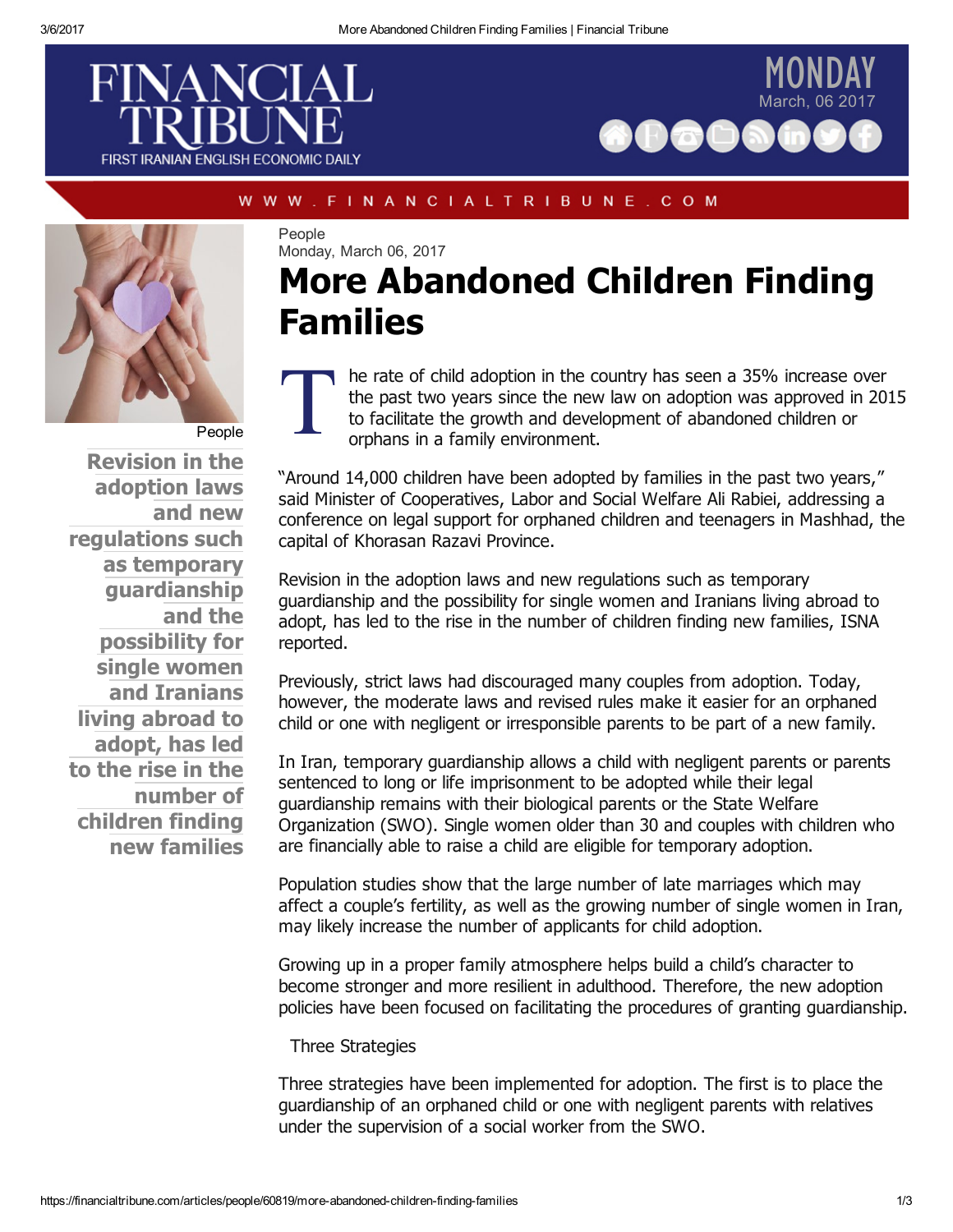3/6/2017 More Abandoned Children Finding Families | Financial Tribune

The second involves providing financial assistance for relatives who cannot afford to raise a child.

In the third strategy, children are put up for adoption with interested families after strict screening of their applications and background.

"We have taken major steps to ensure that children are brought up in a family atmosphere," so they have a good upbringing, said Rabiei.

According to the law, childless couples can adopt if they have been married for a minimum of five years and one of the spouses is at least 30 years old.

Around 22,000 children are living in 600 welfare centers across the country. Previously, only families without children could adopt but the new law allows couples with children to do so.

Under the revised enactment, every couple, even those who already have a child and qualified single women over the age of 30 can apply for adoption. But single women can only adopt children older than 6-7 years. The new regulations have also increased the age of adoption from 12 to 16.

Also, adopters should be able to support the adoptee financially. Additionally, they should bequeath 1/3 share of their property to the adopted child.

### More like this

08/27/2016 Single Women Have Little<br>Chance of Adoption

08/19/2016

What Entails Child<br>Adoption

### 01/25/2015

**Helping Children In<br>[Dysfunctional](https://financialtribune.com/articles/people/9672/helping-children-in-dysfunctional-families?utm_campaign=more-like-this) Families** 

#### 04/08/2015

'Quasi-Family' Plan for<br>Foster Care

03/01/2016

**Increasing Demand for<br>Foster Care** 

11/24/2015

Revised Adoption Law<br>[Unpleasing](https://financialtribune.com/articles/people/30993/revised-adoption-law-unpleasing?utm_campaign=more-like-this)

07/01/2015

22,000 Kids in Welfare<br>Centers



New Adoption Law [6](https://financialtribune.com/articles/people/22064/new-adoption-law?utm_campaign=more-like-this)

#### 08/06/2015

**Amended Law Makes<br>Adoption Easier** 

09/09/2014

Single Women Allowed to<br>Adopt

## Add new comment